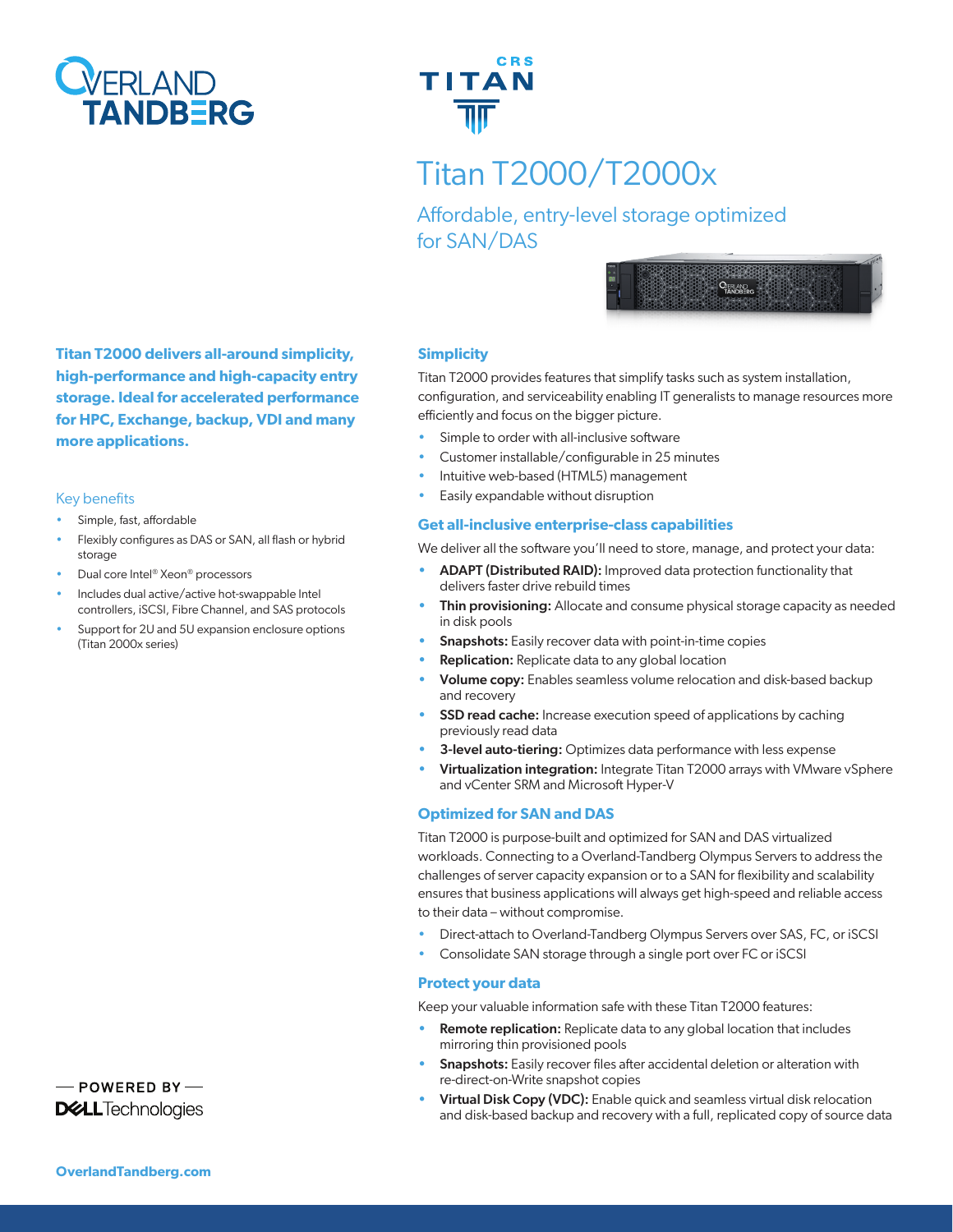# **Q**<br> **CONTAND TANDBERG**

| <b>Titan T2000 Specifications</b>             |                                                                                                                                                                                                                                                                                                                                                                                                                                                                                                                                                                                                                                                                                                                                                                                                                                                                                                                                                                                                                                                                                                                                                                                                                                                                                                                                                                                                                                                                                                                                                                                                                                                                                                                                                                                                                        |  |  |
|-----------------------------------------------|------------------------------------------------------------------------------------------------------------------------------------------------------------------------------------------------------------------------------------------------------------------------------------------------------------------------------------------------------------------------------------------------------------------------------------------------------------------------------------------------------------------------------------------------------------------------------------------------------------------------------------------------------------------------------------------------------------------------------------------------------------------------------------------------------------------------------------------------------------------------------------------------------------------------------------------------------------------------------------------------------------------------------------------------------------------------------------------------------------------------------------------------------------------------------------------------------------------------------------------------------------------------------------------------------------------------------------------------------------------------------------------------------------------------------------------------------------------------------------------------------------------------------------------------------------------------------------------------------------------------------------------------------------------------------------------------------------------------------------------------------------------------------------------------------------------------|--|--|
| <b>Processor</b>                              | Intel <sup>®</sup> 2-core, Xeon <sup>®</sup> processor                                                                                                                                                                                                                                                                                                                                                                                                                                                                                                                                                                                                                                                                                                                                                                                                                                                                                                                                                                                                                                                                                                                                                                                                                                                                                                                                                                                                                                                                                                                                                                                                                                                                                                                                                                 |  |  |
| <b>System memory</b>                          | 16GB per Controller                                                                                                                                                                                                                                                                                                                                                                                                                                                                                                                                                                                                                                                                                                                                                                                                                                                                                                                                                                                                                                                                                                                                                                                                                                                                                                                                                                                                                                                                                                                                                                                                                                                                                                                                                                                                    |  |  |
| <b>Drive bays</b>                             | 24 x 2.5" HDD/SSD 12Gb SAS                                                                                                                                                                                                                                                                                                                                                                                                                                                                                                                                                                                                                                                                                                                                                                                                                                                                                                                                                                                                                                                                                                                                                                                                                                                                                                                                                                                                                                                                                                                                                                                                                                                                                                                                                                                             |  |  |
| Drive bays max with expansion enclosure(s)    | 276                                                                                                                                                                                                                                                                                                                                                                                                                                                                                                                                                                                                                                                                                                                                                                                                                                                                                                                                                                                                                                                                                                                                                                                                                                                                                                                                                                                                                                                                                                                                                                                                                                                                                                                                                                                                                    |  |  |
| <b>Max capacity with expansion enclosures</b> | Up to 4.5PB                                                                                                                                                                                                                                                                                                                                                                                                                                                                                                                                                                                                                                                                                                                                                                                                                                                                                                                                                                                                                                                                                                                                                                                                                                                                                                                                                                                                                                                                                                                                                                                                                                                                                                                                                                                                            |  |  |
| Ports per controller (option)                 | 4x 10Gb iSCSI Base-T<br>4x 10/25Gb iSCSI SFP+<br>4x 32Gb/16Gb FC Type-B<br>4x 12Gb SAS 4 Port                                                                                                                                                                                                                                                                                                                                                                                                                                                                                                                                                                                                                                                                                                                                                                                                                                                                                                                                                                                                                                                                                                                                                                                                                                                                                                                                                                                                                                                                                                                                                                                                                                                                                                                          |  |  |
| <b>Media types</b>                            | 2.4TB 10K RPM SAS 12Gbps 512e<br>960GB SSD SAS ISE Read Intensive 12Gbps 512<br>1.92TB SSD SAS ISE Read Intensive 12Gbps 512<br>3.84TB SSD SAS ISE Read Intensive 12Gbps 512<br>7.68TB SSD SAS ISE Read Intensive 12Gbps 512e                                                                                                                                                                                                                                                                                                                                                                                                                                                                                                                                                                                                                                                                                                                                                                                                                                                                                                                                                                                                                                                                                                                                                                                                                                                                                                                                                                                                                                                                                                                                                                                          |  |  |
| <b>Storage (as configured)</b>                | 4x 960GB SSD SAS Read Intensive 12Gbps 512                                                                                                                                                                                                                                                                                                                                                                                                                                                                                                                                                                                                                                                                                                                                                                                                                                                                                                                                                                                                                                                                                                                                                                                                                                                                                                                                                                                                                                                                                                                                                                                                                                                                                                                                                                             |  |  |
| <b>RAID support</b>                           | RAID 0, 1, 5, 6, 10, 50 or Adapt                                                                                                                                                                                                                                                                                                                                                                                                                                                                                                                                                                                                                                                                                                                                                                                                                                                                                                                                                                                                                                                                                                                                                                                                                                                                                                                                                                                                                                                                                                                                                                                                                                                                                                                                                                                       |  |  |
| Max virtual pool size (total usable capacity) | 4 PB per controller (8 PB total)                                                                                                                                                                                                                                                                                                                                                                                                                                                                                                                                                                                                                                                                                                                                                                                                                                                                                                                                                                                                                                                                                                                                                                                                                                                                                                                                                                                                                                                                                                                                                                                                                                                                                                                                                                                       |  |  |
| <b>Max volume size</b>                        | 128TB                                                                                                                                                                                                                                                                                                                                                                                                                                                                                                                                                                                                                                                                                                                                                                                                                                                                                                                                                                                                                                                                                                                                                                                                                                                                                                                                                                                                                                                                                                                                                                                                                                                                                                                                                                                                                  |  |  |
| <b>Supported integrations</b>                 | VMware® vSphere; Microsoft Hyper-V®; Citrix XenServer                                                                                                                                                                                                                                                                                                                                                                                                                                                                                                                                                                                                                                                                                                                                                                                                                                                                                                                                                                                                                                                                                                                                                                                                                                                                                                                                                                                                                                                                                                                                                                                                                                                                                                                                                                  |  |  |
| <b>Software</b>                               | Titan T2000 provides simplified, all-inclusive software licensing, including:<br>ADAPT (Distributed RAID): Functionality enabling affordable capacity expansion & faster drive rebuild times<br>• Thin Provisioning: Allocate and consume physical storage capacity as needed in disk pools. Thin is virtual mode only<br>• SSD Read Cache: Increase execution speed of applications by caching previously read data<br>• IP & FC Remote Replication: Safely replicate data to any global location that includes mirroring thin provisioned pools<br>• Snapshots: Scheduled & on-demand volume, Copy on Write snapshots with rollback & refresh options<br>• 3 Level Tiering: Improve performance and efficiency with less hardware expense<br>• Volume Copy: Seamlessly clone volumes for re-purposing on different spindles and drives<br>• Supported Integrations: vCenter & SRM integration to move live VMs at scale between sites; Automate storage<br>management with SMI-S / SCVMM to run Hyper-V VMs<br>• PowerVault Manager: Native HTML5 management interface for configuring, provisioning, managing, monitoring a single<br>PowerVault ME5 array<br>• CloudIQ: Cloud-native monitoring application that uses ML/AI and predictive analytics from telemetry gathered across<br>thousands of systems to provide system health scores, anomaly detection & proactive remediation<br>• Management Ecosystem: Integrate T2000 with Nagios Core/XI for auto-discovery, inventory, monitoring and provide<br>increased scalability for unified datacenter management with OpenManage Enterprise (OME) integration<br>• SupportAssist: An embedded protocol connected to Dell to help you proactively maintain the health of your storage array<br>or other Overland-Tandberg/Dell hardware; Required for CloudIQ |  |  |
| <b>Management</b>                             | PowerVault Manager HTML5 GUI, OME 3.2, CLI                                                                                                                                                                                                                                                                                                                                                                                                                                                                                                                                                                                                                                                                                                                                                                                                                                                                                                                                                                                                                                                                                                                                                                                                                                                                                                                                                                                                                                                                                                                                                                                                                                                                                                                                                                             |  |  |
| <b>Expansion solutions</b>                    | Titan T2012X: 2U 12 x 3.5" drive bays (12Gb SAS)<br>Titan T2024X: 2U 24 x 2.5" drive bays (12Gb SAS)<br>Titan T2084X: 5U 84 x 3.5" drive bays (12Gb SAS)                                                                                                                                                                                                                                                                                                                                                                                                                                                                                                                                                                                                                                                                                                                                                                                                                                                                                                                                                                                                                                                                                                                                                                                                                                                                                                                                                                                                                                                                                                                                                                                                                                                               |  |  |
| <b>Power</b>                                  | 580W, 1980 BTU, 100-240 VAC, 7.6-3.0A (x2), 50/60 Hz                                                                                                                                                                                                                                                                                                                                                                                                                                                                                                                                                                                                                                                                                                                                                                                                                                                                                                                                                                                                                                                                                                                                                                                                                                                                                                                                                                                                                                                                                                                                                                                                                                                                                                                                                                   |  |  |
| Dimensions $(H \times W \times D)$            | 8.79cm x 44.3cm x 57.6 cm                                                                                                                                                                                                                                                                                                                                                                                                                                                                                                                                                                                                                                                                                                                                                                                                                                                                                                                                                                                                                                                                                                                                                                                                                                                                                                                                                                                                                                                                                                                                                                                                                                                                                                                                                                                              |  |  |
| Weight (w/o drives)                           | 30 kg                                                                                                                                                                                                                                                                                                                                                                                                                                                                                                                                                                                                                                                                                                                                                                                                                                                                                                                                                                                                                                                                                                                                                                                                                                                                                                                                                                                                                                                                                                                                                                                                                                                                                                                                                                                                                  |  |  |
| <b>Warranty and service options</b>           | 3Y/5Y ProSupport and Next Business Day Onsite Service<br>3Y/5Y ProSupport and 4Hr Mission Critical (24x7)                                                                                                                                                                                                                                                                                                                                                                                                                                                                                                                                                                                                                                                                                                                                                                                                                                                                                                                                                                                                                                                                                                                                                                                                                                                                                                                                                                                                                                                                                                                                                                                                                                                                                                              |  |  |

All systems are available in individual configurations (drives, network connectivity, support options). **Contact us now for your customized offer.**